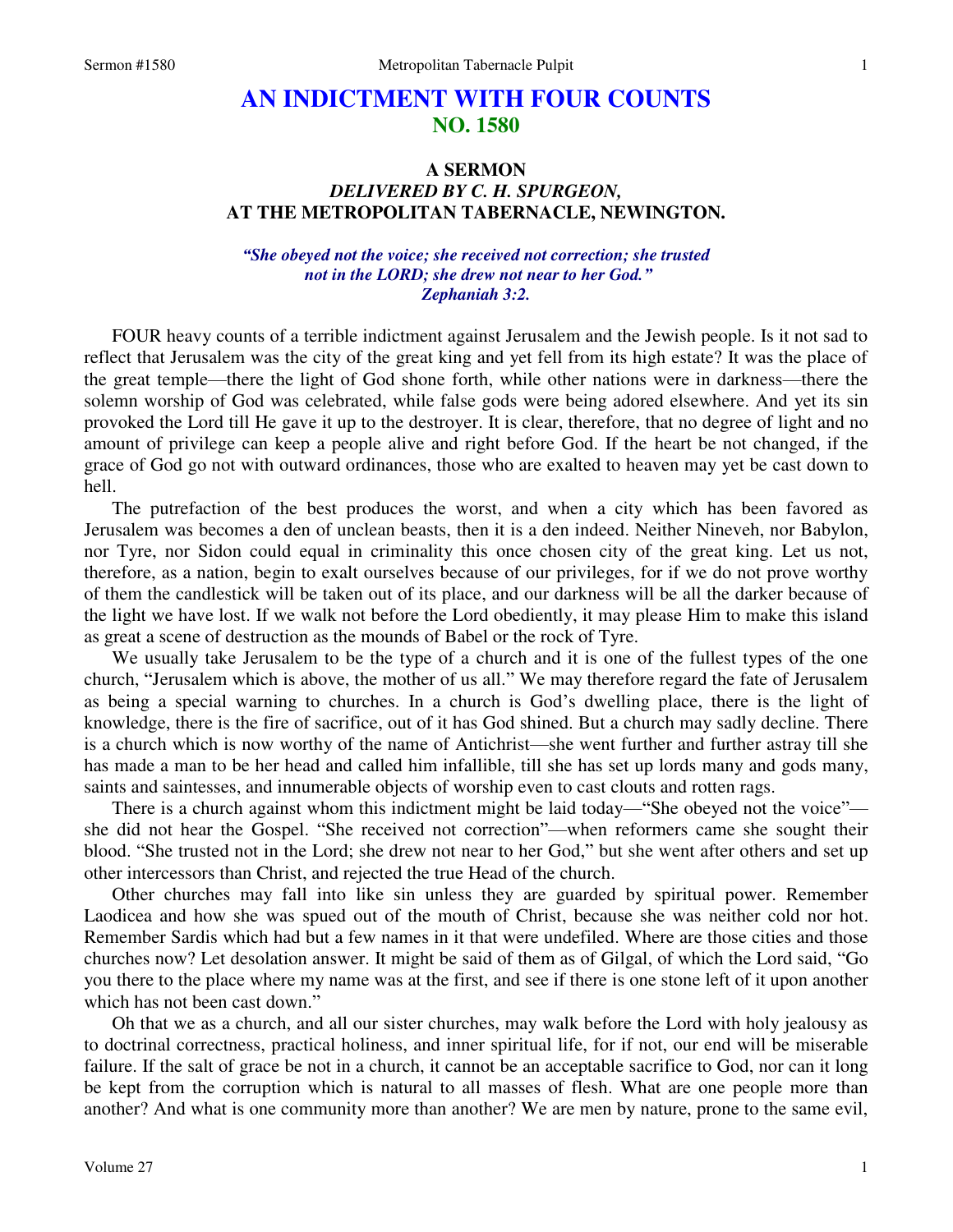and we shall fall into the same transgression unless the Lord that keeps Israel shall keep us—and therein is our confidence—that He does neither slumber nor sleep.

 This text is not only applicable to a nation and to a church, but to individuals among God's own people, though of course only in a degree. Some of God's people follow Christ afar, their spiritual life is better seen in their fears than in their confidences. They are trembling always, their hands are slack, their hearts are faint. We trust they are alive unto God, but that is all we can say. I fear it may be said of them, "She obeyed not the voice"—the gentle whisper of divine love falls upon a deaf ear. Oh, how often, brethren, has God spoken and we have not hearkened so as to obey His voice.

 I fear, too, that there are times when we have not "received correction"—when affliction has been lost upon us. We have risen from a sickbed worse than when we went to it. Our losses and crosses have provoked us to murmuring rather than to heart-searching. We have been bruised as in a mortar among wheat with a pestle and yet our folly has not departed from us. And this is a very provoking thing when we despise the rod and the hand that uses it—and turn not at the smiting of the Lord. Yet it is so with some of God's people—they obey not the voice, they receive not correction and therefore it comes to pass that at times "they trust not in the LORD." They try to bear their trials themselves. They go to friends for advice and they inherit a curse, for it is written, "Cursed is he that trusts in man and makes flesh his arm." They get into a withered state like the heath in the desert. They see not when good comes because they trust in man. Must not some of us plead guilty here?

 To add to our faults, whenever we have backslidden we have "not drawn near to the Lord our God." The joy and the strength of the Christian life are found in living near to God, living like sheep close to the shepherd, wandering never, but lying down in green pastures to which He leads the way, Himself better than the pasture, our joy and our delight. But, alas, it may be said of some, "You have restrained prayer before God." "Are the consolations of God small with you? Is there any secret thing with you?" Your transgressions and your iniquities have hidden your God from you. He walks contrary to you because you walk contrary to Him. This is too, too often the case with even those who do trust in Jesus, and have passed from death unto life—and whenever it is the case, it means sorrow.

 He that is no child of God, but a hypocrite, may wander as far from the path of integrity as he chooses without having to suffer for it till the last day. But a child of God cannot sin without smarting for it. Is it not written, "You only have I known of all the families of the earth: therefore I will punish you for your iniquities"? Our Father whips His own children. The boys in the streets may do as they please, but our great Father is sure to chasten those He loves. "As many as I love, I rebuke and chasten: be zealous, therefore, and repent."

 At this time I do not intend to use the words of our text in any of those ways, but to take it as it may refer to unconverted persons, for it very clearly, without the slightest strain, describes many who are living far away from God, and I shall want you to give me your attention for a little time while I notice *four great sins*. When these are mentioned I shall try to dig into the text to bring out of it *four hidden consolations*—they are not apparent on the surface, but when faith applies the microscope and looks into the center of the text, it discovers four things by which the penitent sinner may be encouraged to come to Christ.

### **I.** First, here are FOUR MANIFEST SINS.

 I wonder whether the fact that my text is in the feminine is intended in the providence of God that this sermon may be especially adapted to a woman. I cannot tell, but I should not wonder. I may have been moved to this text on purpose that some poor wandering sister may feel as if God specially directed it to her sex. It says *she*—"She obeyed not the voice." Whatever belongs to any of our race may be taken by all, since in Christ Jesus there is neither male nor female. However, I point out the fact and pray God that His Word may be directed as He wills by the Holy Spirit.

The first sin is *not hearkening to God's voice*. Many have never hearkened to God's voice throughout a long life. They have heard it—they could not help that—but they have never given heed, they have never lent an attentive ear, saying, "Speak, LORD, for your servant hears." He has spoken to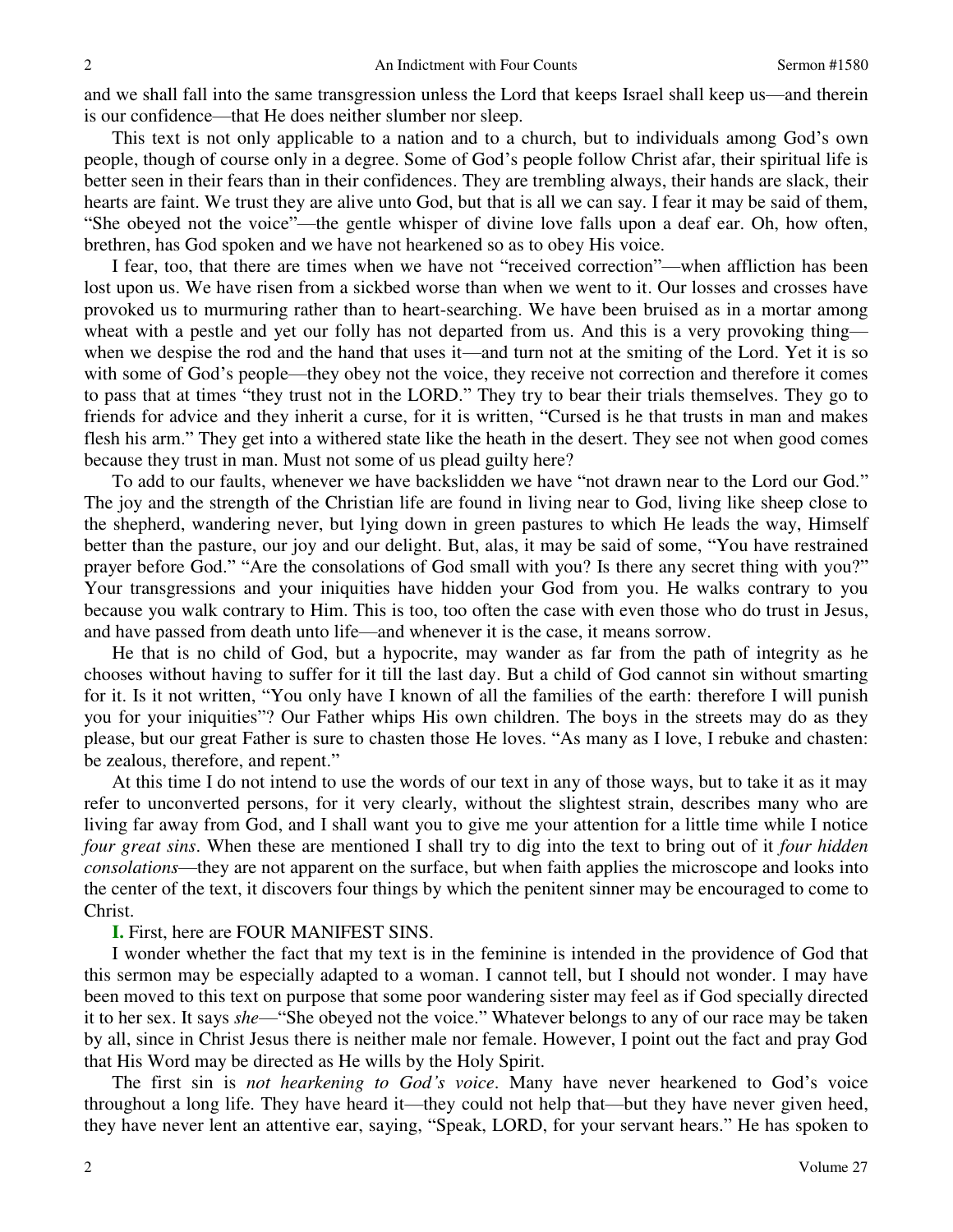many here present in *warnings*. He has said, "My daughter, if you do this, it will lead you to grief and sorrow. If you remain hard and careless, it cannot end well. Nothing can be right at the last which is not right now—wrong must bring woe with it." Sometimes this warning has come home into the heart, but the person of whom I am speaking has stifled it and said, "No, but I will go after my own way and follow my own pleasure."

 That warning has come, perhaps, in the silence of the night or in the very midst of the sin, a something that checked, a pulling of the rein—but the sinner could not be held in, nay, not with bit nor bridle, but he has taken the bit between his teeth and dashed on in sin. Oh, remember, you that have neglected divine warnings—*you* may have forgotten them, but God has not. When you who love your children have spoken to them and warned them, they may have gone their way and quite forgotten "what mother said," but mother recollected it. Her tears flowed and wrote the memorial of her rebukes upon her face. And God forgets not warnings He has tendered to the sons of men.

 I address some, however, who have not only received warning and rejected it, but they have received much teaching. You were in a Sunday school class while yet a girl. You knew the plan of salvation very early in life and you know it now, but still you have not obeyed the voice. There is Christ, but you have not touched His garment's hem. There is the Fountain filled with blood of which you have been accustomed to sing, but you have never washed in it. There is the Bread of Life, but you have never fed on it and, in consequence, you live not unto God. Oh, it is a sad thing when it can be said, "She obeyed not the voice."

 To some who are here present God's voice has come by way of *expostulation*. There are many expostulations in the Word of God such as this—"Turn you, turn you; why will you die, oh house of Israel?" "Come now, and let us reason together: though your sins be as scarlet, they shall be as white as snow." "Come, and let us return unto the LORD: for he has torn and he will heal us; he has smitten, and he will bind us up." "Say unto him, take away all iniquity, receive us graciously, and love us freely." Some of you had many such expostulations addressed to your heart and conscience, but you have not obeyed His voice.

 And then at the back of this have come *invitations*, sweet invitations. In the Bible you have read them, in hymns you have sung them, from the pulpit you have heard them, from kind friends you have received them. Oh, how sweetly does Jesus bid the hungry and the thirsty come to Him, the heavy laden and such as are bowed down, to come and find rest in Him. You used at one time to feel as if you would yield to these invitations, but you did not and this sin lies at your door, a stumbling block in the way of your peace—"She obeyed not the voice."

 When men fail to do right, they usually commit the wrong which is the reverse of it. You have listened to other voices, the siren voice of temptation has enchanted you, the voice of flattery has puffed you up, the voice of Satan has beguiled you, the voice of the flesh has fascinated you, the voice of the world has wooed you and has held you captive.

 While we lay this indictment before you, some of you cannot help saying, "He means me. It is even so with me." The Lord give you repentance and open your ear, for is it not written, "Incline your ear and come unto me; hear, and your soul shall live, and I will make an everlasting covenant with you, even the sure mercies of David"? Oh, divine Spirit, let not men be deaf any longer, but touch them with Your finger that they may hear the voice of God and live.

That is the first count of the indictment and the second one is like unto it and grows out of it—"she received not correction." When men refuse God's voice, they soon become more hardened still and reject His correction like a horse which does not answer to the rein, and by-and-by even kicks at the whip and will not be ruled at all. The Lord's correction comes to us, sometimes from *His Word*, when He speaks in anger and reminds us that His wrath abides on the man that believes not in Christ. Oh, there are heavy tidings from the Lord for you that are impenitent. This book is not a book to play with, it is full of the terrors of the Lord against such as go on in rebellion against Him. Perhaps you have been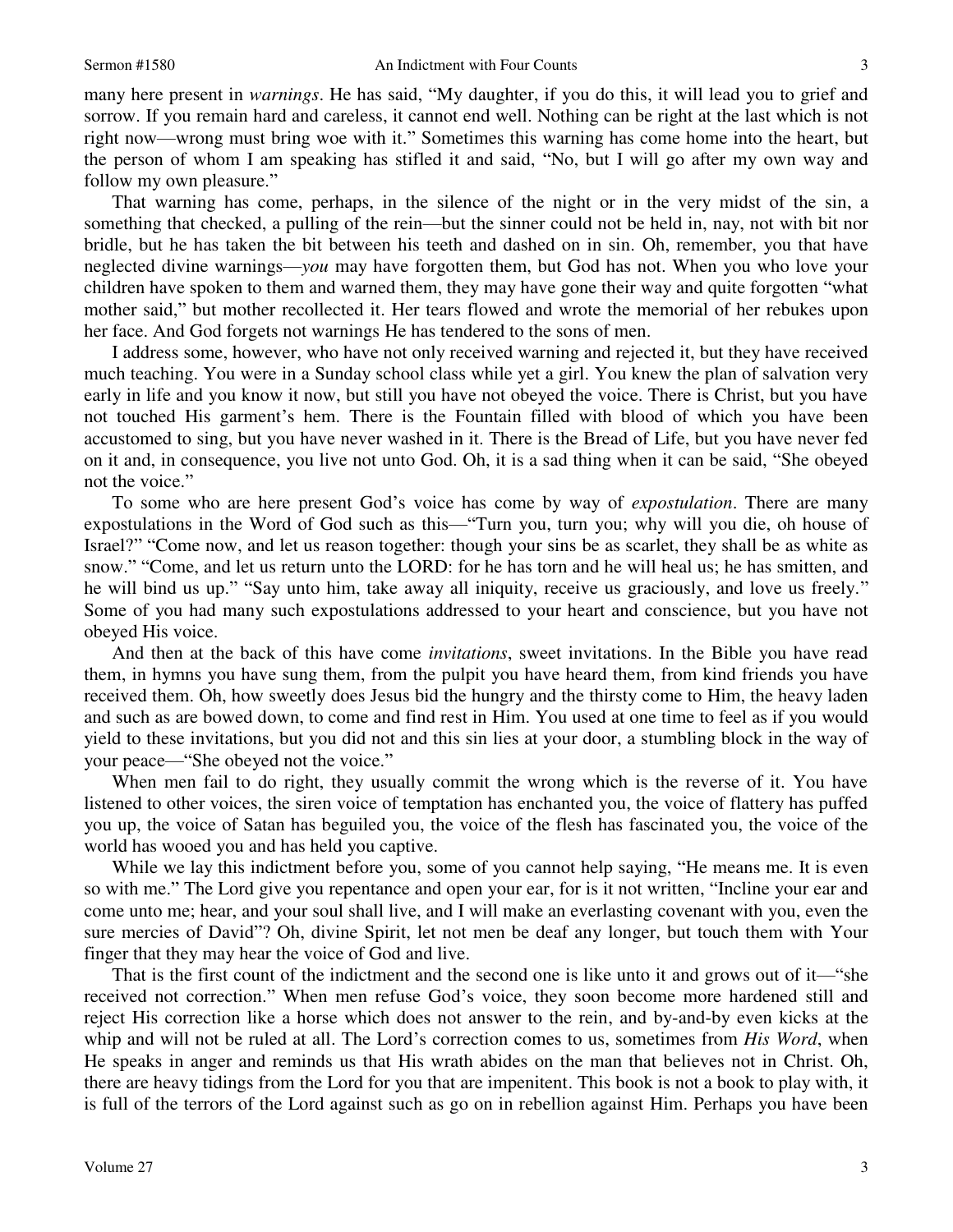made to tremble as you have read your Bible and have seen how the Lord pronounces a solemn curse against the man that goes on in his iniquity.

 But the correction may also have come to you from *your own conscience*, quickened by the Word of God. You have come to be uneasy. You start in your sleep with dreams that alarm you. If you are as I once was, everything you look upon seems to have a mouth to accuse you. I remember when the Lord's corrections were very heavy upon me. I could not see a funeral but what I wondered when I too should be carried to the grave. I could not pass a churchyard without the reflection that I should soon be there and when I heard the passing bell, it seemed to tell me that I should soon be judged and condemned, for I had no hope of pardon. These are corrections of God and I pray you regard them.

 Possibly, however, you have endured *affliction*. You are not well. You have been made to look into eternity through death's door. Peradventure one or another of your friends has been taken home. You wear the garb of mourning now. God has corrected you. You have had a loss which you thought you could scarcely survive, it was so severe. "Despise not you the chastening of the Lord," but hear His rod and listen to what He has to say to you in it. Remember, God may smite you worse than He has done, for these few aches and pains He can find something more sharp and smarting. If one child has gone, He can take another, even from your breast. If one relative has died, another may follow, for the great archer has many arrows in His quiver, and when one suffices not, He speedily wings another in its painful flight. I pray you beware and let it not be said of you, "She received not correction," or, "He received not correction," but may you be willing to listen while God is thus dealing with you.

 This leads to a third crime, in which lies the very essence of deadly sin—"She trusted not in the LORD." She would not come and trust in Christ for salvation. She would believe in her own righteousness. She would not trust in Christ to help her to overcome sin. She said she was quite able to purify herself. Oh, many a young man has started fair for heaven to all appearances, but it has been in his own strength, and like Pliable, he has no sooner stumbled into the Slough of Despond than he has turned his back on the heavenly city and returned to the place from which he set out. Beware, I pray you, of having anything to do with a hope that is not based upon trust in God in Christ Jesus. Your religion is vanity and an insult to high heaven unless it is based on the atonement of Jesus Christ. Where there is no faith in Jesus, peace is presumption. He that dares to hope till he has believed in Christ, hopes in vain.

 But ah, there are some who are driven to do many apparently gracious things—but yet this one thing they will not do—they will not trust in the Lord. And I have known this to be sadly the case with some in great affliction. She did not trust in the Lord—she was a widow, but she did not trust in the Lord. She had many little children, she knew not where to find them bread, but she did not trust in the Lord. She was sick and ill herself, but she trusted not in the Lord. She was laid at death's door, she was in the infirmary, in the hospital, but she trusted not in the Lord. Her heart was very heavy and she said she wished she could die, but she trusted not in the Lord. Her friends did not help her—those who ought to have been kind were cruel, but she trusted not in the Lord. She was driven into a corner and yet she did not trust in the Lord.

 Yes, and this is a great sin, for surely God takes away our props and dependences on purpose that we may throw our whole weight on Himself. But there are some who will have nothing to do with this trusting, neither for time nor for eternity, neither for body nor for soul. Woe unto any man, be he even a child of God, if he once gets off the pathway of faith, for when we walk by sight we shall see things which shall make us wish we were blind, and only when we trust shall we be able to say, "I am not confounded nor ashamed, nor shall I be, world without end." This is sad—"She trusted not in the LORD."

The fourth crime was, "*She drew not near to her God*." There was no prayer. There was much talk about her trouble; much talk about what she would like to do, but there was no asking of God, no going into the chamber and spreading the case before Him, and pleading His mercy. There was no thought of God. The mind did not get near to Him. The desires rambled round in a thousand devious paths, but did not come to God. Oh, it is hard to get some of you to think of God. I try and preach as best I can, and try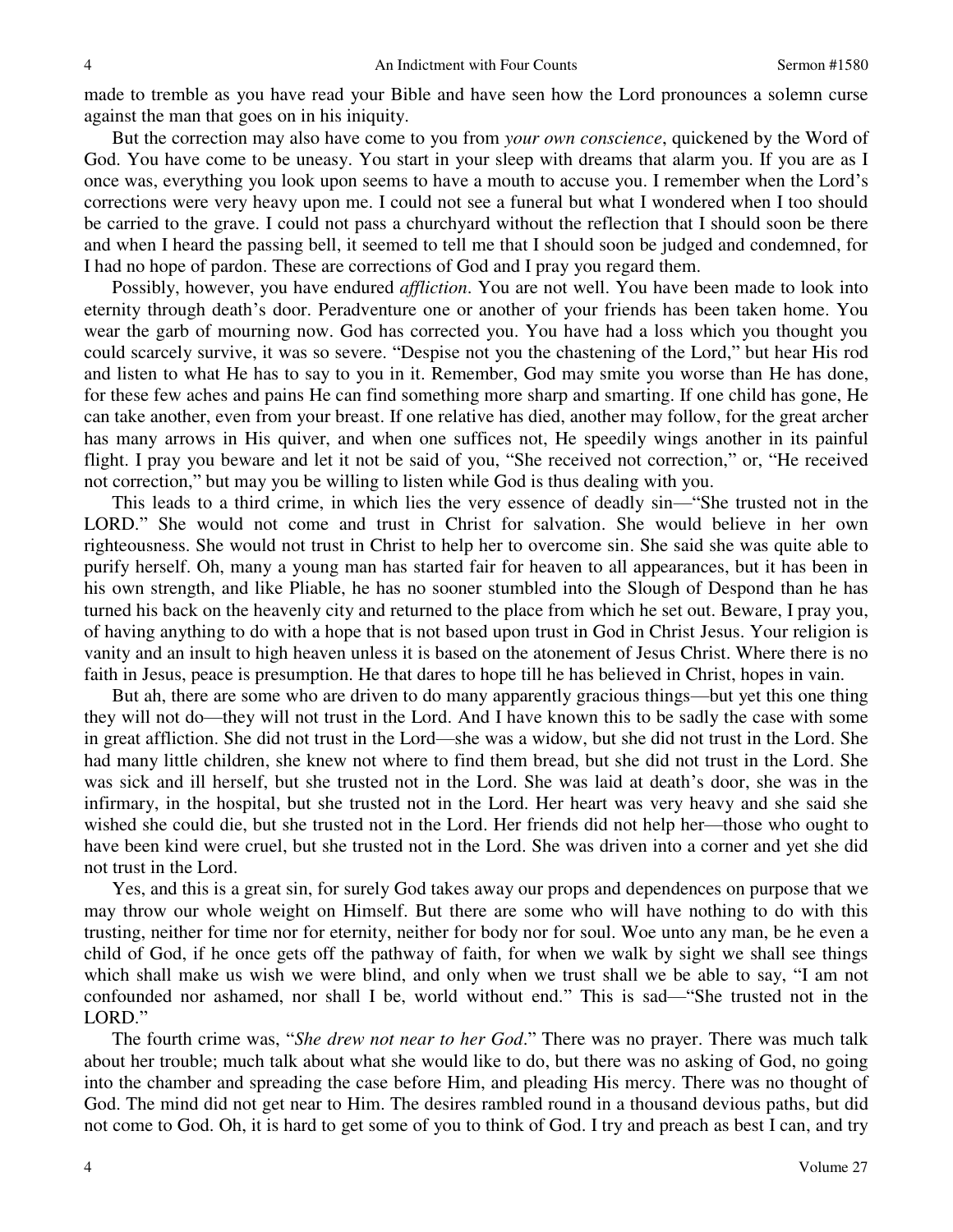to find striking words to make you think of God, but, oh, how often do I fail! The choicest ways I use defeat themselves. May it not be so now! Let it not be said of you any longer that "she drew not near to her God." We ought to think of Him, we ought to seek Him, we ought to come to Him, as little chicks when there is a hawk in the air and they hear the call of the mother hen—they are soon hidden away under her feathers.

 We ought to run in prayer, that it might be true of us, "He shall cover you with his feathers, and under his wings shall you trust: his truth shall be your shield and buckler." If you had a child that in its troubles ran out into the street, and when its little heart was heavy went away to strangers, and never told father or mother its sorrow, you would feel much hurt. This is God's quarrel with His rebellious people, that they will go to Satan himself before they will come to Him.

 Nay, think not that I run too far and use an extravagant expression, for Saul did this when God answered him not. He offered no penitent petitions, but resorted to a witch for help. Many would penetrate into the recesses of the unseen world and tamper with spiritual mysteries sooner than they will go to God. Silly women will believe a fortune teller, but will not trust the Savior.

 Is it so with any of you? Then let this word of accusation sink deep and confess your transgression unto the Lord.

 Putting the four sentences together—"She obeyed not the voice; she received not correction; she trusted not in the LORD; she drew not near to God"—what then? Why, "*woe unto her*." Read the first verse of the chapter and there you have it. As I was coming here that word, "woe," "woe," "woe," seemed to ring in my ears and I wondered where it came from. I will tell you. It is a word that goes to be made into a worse word. Let me pronounce it for you, "woe"—and that leads to something woe-erse worse. And to the woe-erst—the worst of all. It is bad, lamentable, destructive, ruinous, painful, wretched, miserable woe, worse, worst. I wish I could pronounce the word as my Master did when He said, "Woe unto you, Bethsaida; woe unto you, Chorazin; woe unto you, Capernaum." I should hardly like to say it as He did, for He had a light to judge which I have not—"Woe unto you scribes and Pharisees, hypocrites," and so on.

 But that "woe," as He pronounced it must have sounded terribly, softly, sadly, sternly piercing to the heart. Ah, how will the angels sound it at the last? Hear it now, lest you hear it at the last. "One woe is past and, behold, another woe comes." When the Judge of all the earth shall break the seals and pour out the vials, and the ungodly sons of men shall see the star Wormwood, and shall drink of the bitterness of the wrath of God. Woe. It means sorrow here! No rest! No satisfaction! Woe, woe, even at this day unto the man that trusts not in God.

 But what it means in the next world—to be driven from the face of Christ, to be followed with a "woe" which shall have eternal echoes—woe, woe, woe! I would gladly stop and cry with Mr. Whitfield, "The wrath to come! The wrath to come! "Escape from it while yet life lasts and Jesus pleads with you, for otherwise this shall fall like a thunderbolt from the hand of the angry Judge—"Woe to her. She obeyed not the voice, she received not correction, she trusted not in the Lord, she drew not near to her God." Then all this will turn to woe, the voice disregarded will ring again, "Son, remember! Son, remember! Woe, woe."

 As for the correction which was disregarded, oh how light and gentle it will seem compared with the strokes that will then fall upon the rejecters of Christ! Every correction will then turn to woe. And the not trusting in the Savior, the unbelief—what woe that will bring! The not drawing near to God—what woe that will cost when we shall see ourselves afar off, and between us and God a great gulf fixed, so that none can come to us, no, not so much as to bring a drop of water to cool our tongue, neither can any go from us, or escape from the place of woe.

**II.** To help any who would escape from this woe, I shall spend a minute in noticing THE FOUR HIDDEN CONSOLATIONS WHICH LIE IN THIS TEXT.

 I do not intend to enlarge upon them because I want the previous part of this discourse to abide in your mind—but there are four hidden consolations. The first is, if I have not obeyed His voice yet, it is